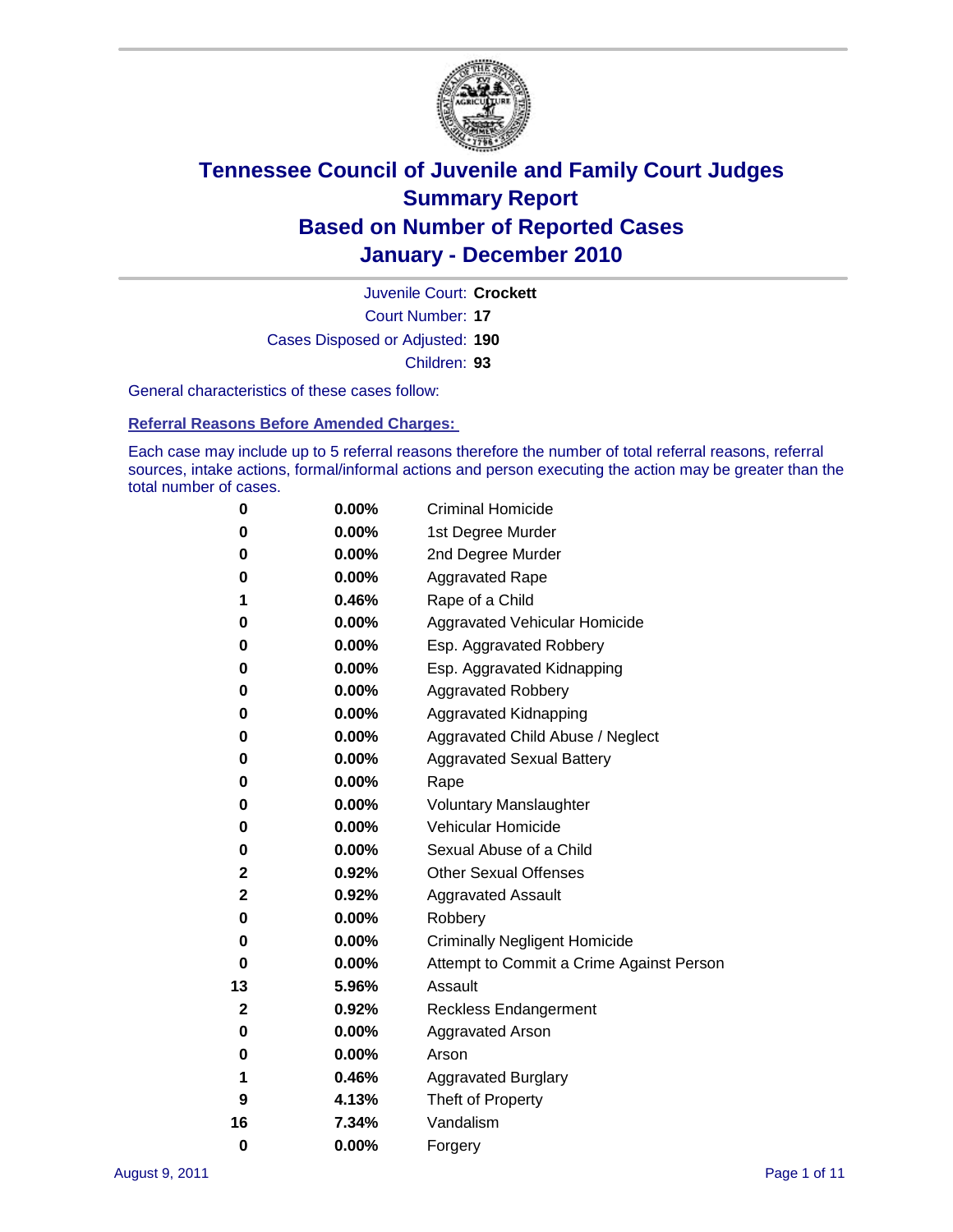

Court Number: **17** Juvenile Court: **Crockett** Cases Disposed or Adjusted: **190**

Children: **93**

#### **Referral Reasons Before Amended Charges:**

Each case may include up to 5 referral reasons therefore the number of total referral reasons, referral sources, intake actions, formal/informal actions and person executing the action may be greater than the total number of cases.

| 1            | 0.46%    | <b>Worthless Checks</b>                                     |
|--------------|----------|-------------------------------------------------------------|
| 0            | 0.00%    | Illegal Possession / Fraudulent Use of Credit / Debit Cards |
| $\mathbf 2$  | 0.92%    | <b>Burglary</b>                                             |
| 0            | 0.00%    | Unauthorized Use of a Vehicle                               |
| 0            | $0.00\%$ | <b>Cruelty to Animals</b>                                   |
| 0            | 0.00%    | Sale of Controlled Substances                               |
| 1            | 0.46%    | <b>Other Drug Offenses</b>                                  |
| $\mathbf{2}$ | 0.92%    | <b>Possession of Controlled Substances</b>                  |
| 0            | 0.00%    | <b>Criminal Attempt</b>                                     |
| 0            | 0.00%    | Carrying Weapons on School Property                         |
| $\mathbf{2}$ | 0.92%    | Unlawful Carrying / Possession of a Weapon                  |
| 0            | $0.00\%$ | <b>Evading Arrest</b>                                       |
| 0            | $0.00\%$ | Escape                                                      |
| 1            | 0.46%    | Driving Under Influence (DUI)                               |
| 4            | 1.83%    | Possession / Consumption of Alcohol                         |
| 1            | 0.46%    | Resisting Stop, Frisk, Halt, Arrest or Search               |
| 0            | $0.00\%$ | <b>Aggravated Criminal Trespass</b>                         |
| 3            | 1.38%    | Harassment                                                  |
| $\bf{0}$     | 0.00%    | Failure to Appear                                           |
| 1            | 0.46%    | Filing a False Police Report                                |
| 0            | 0.00%    | Criminal Impersonation                                      |
| 1            | 0.46%    | <b>Disorderly Conduct</b>                                   |
| 0            | $0.00\%$ | <b>Criminal Trespass</b>                                    |
| 1            | 0.46%    | <b>Public Intoxication</b>                                  |
| 0            | $0.00\%$ | Gambling                                                    |
| 9            | 4.13%    | Traffic                                                     |
| 0            | $0.00\%$ | <b>Local Ordinances</b>                                     |
| 4            | 1.83%    | Violation of Wildlife Regulations                           |
| 0            | $0.00\%$ | Contempt of Court                                           |
| 5            | 2.29%    | Violation of Probation                                      |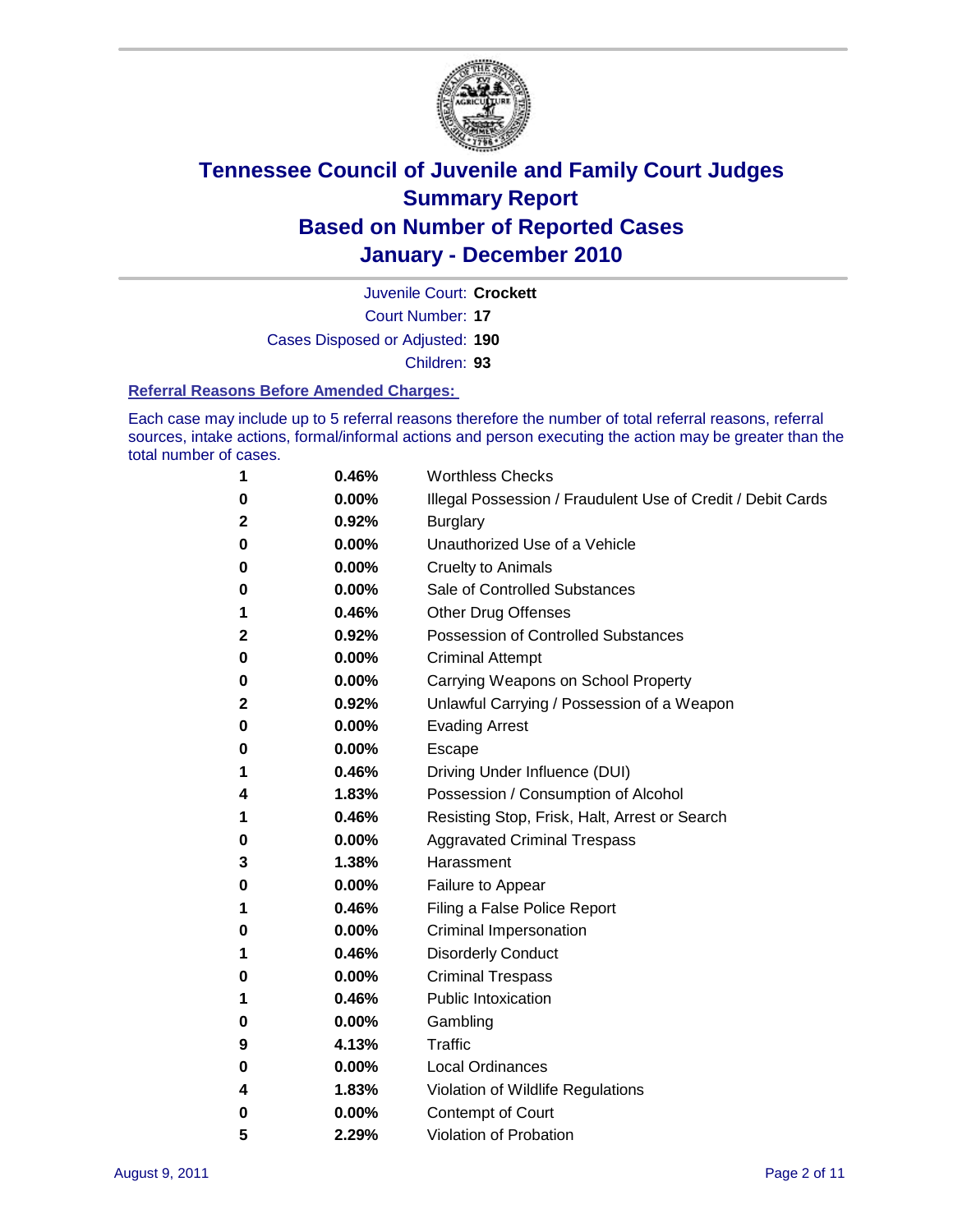

Court Number: **17** Juvenile Court: **Crockett** Cases Disposed or Adjusted: **190** Children: **93**

#### **Referral Reasons Before Amended Charges:**

Each case may include up to 5 referral reasons therefore the number of total referral reasons, referral sources, intake actions, formal/informal actions and person executing the action may be greater than the total number of cases.

| 218          | 100.00%  | <b>Total Referrals</b>                 |
|--------------|----------|----------------------------------------|
| 6            | 2.75%    | Other                                  |
| 0            | 0.00%    | <b>Consent to Marry</b>                |
| 0            | 0.00%    | <b>Request for Medical Treatment</b>   |
| 0            | 0.00%    | <b>Child Support</b>                   |
| 0            | 0.00%    | Paternity / Legitimation               |
| 0            | 0.00%    | Visitation                             |
| 0            | 0.00%    | Custody                                |
| 0            | 0.00%    | <b>Foster Care Review</b>              |
| 0            | $0.00\%$ | <b>Administrative Review</b>           |
| 107          | 49.08%   | <b>Judicial Review</b>                 |
| 0            | 0.00%    | Violation of Informal Adjustment       |
| 0            | 0.00%    | <b>Violation of Pretrial Diversion</b> |
| 0            | 0.00%    | <b>Termination of Parental Rights</b>  |
| 0            | 0.00%    | Dependency / Neglect                   |
| 0            | 0.00%    | <b>Physically Abused Child</b>         |
| 0            | 0.00%    | <b>Sexually Abused Child</b>           |
|              | 0.46%    | Violation of Curfew                    |
| 0            | 0.00%    | Violation of a Valid Court Order       |
| 4            | 1.83%    | Possession of Tobacco Products         |
| 1            | 0.46%    | Out-of-State Runaway                   |
| $\mathbf{2}$ | 0.92%    | In-State Runaway                       |
| 5            | 2.29%    | Truancy                                |
| 8            | 3.67%    | Unruly Behavior                        |
| 0            | 0.00%    | Violation of Aftercare                 |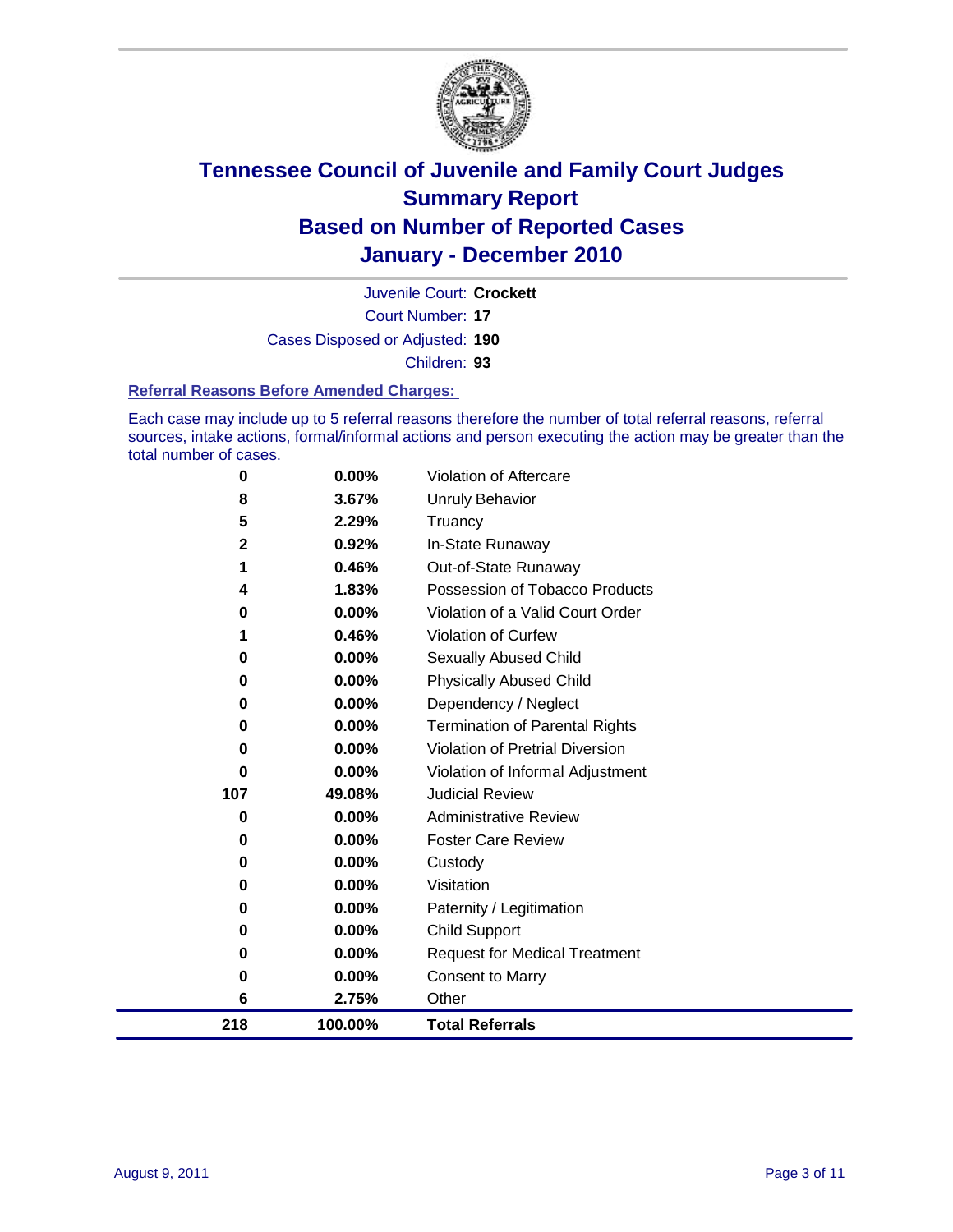

|                            |                                 | Juvenile Court: Crockett          |  |
|----------------------------|---------------------------------|-----------------------------------|--|
|                            |                                 | <b>Court Number: 17</b>           |  |
|                            | Cases Disposed or Adjusted: 190 |                                   |  |
|                            |                                 | Children: 93                      |  |
| <b>Referral Sources: 1</b> |                                 |                                   |  |
| 78                         | 35.78%                          | Law Enforcement                   |  |
| 3                          | 1.38%                           | Parents                           |  |
| 0                          | $0.00\%$                        | Relatives                         |  |
| 0                          | $0.00\%$                        | Self                              |  |
| 8                          | 3.67%                           | School                            |  |
| 0                          | 0.00%                           | <b>CSA</b>                        |  |
| 5                          | 2.29%                           | <b>DCS</b>                        |  |
| 1                          | 0.46%                           | <b>Other State Department</b>     |  |
| 0                          | 0.00%                           | <b>District Attorney's Office</b> |  |
| 111                        | 50.92%                          | <b>Court Staff</b>                |  |
| 0                          | 0.00%                           | Social Agency                     |  |
| 3                          | 1.38%                           | <b>Other Court</b>                |  |
| 9                          | 4.13%                           | Victim                            |  |
| 0                          | $0.00\%$                        | Child & Parent                    |  |
| 0                          | 0.00%                           | Hospital                          |  |

| 218 | 100.00%  | <b>Total Referral Sources</b> |  |
|-----|----------|-------------------------------|--|
| 0   | $0.00\%$ | <b>Other</b>                  |  |
| 0   | $0.00\%$ | Unknown                       |  |

### **Age of Child at Referral: 2**

| 93           | 100.00% | <b>Total Child Count</b> |
|--------------|---------|--------------------------|
| 0            | 0.00%   | Unknown                  |
| $\mathbf{2}$ | 2.15%   | Ages 19 and Over         |
| 30           | 32.26%  | Ages 17 through 18       |
| 26           | 27.96%  | Ages 15 through 16       |
| 23           | 24.73%  | Ages 13 through 14       |
| 6            | 6.45%   | Ages 11 through 12       |
| 6            | 6.45%   | Ages 10 and Under        |
|              |         |                          |

<sup>1</sup> If different than number of Referral Reasons (218), verify accuracy of your court's data.

<sup>2</sup> One child could be counted in multiple categories, verify accuracy of your court's data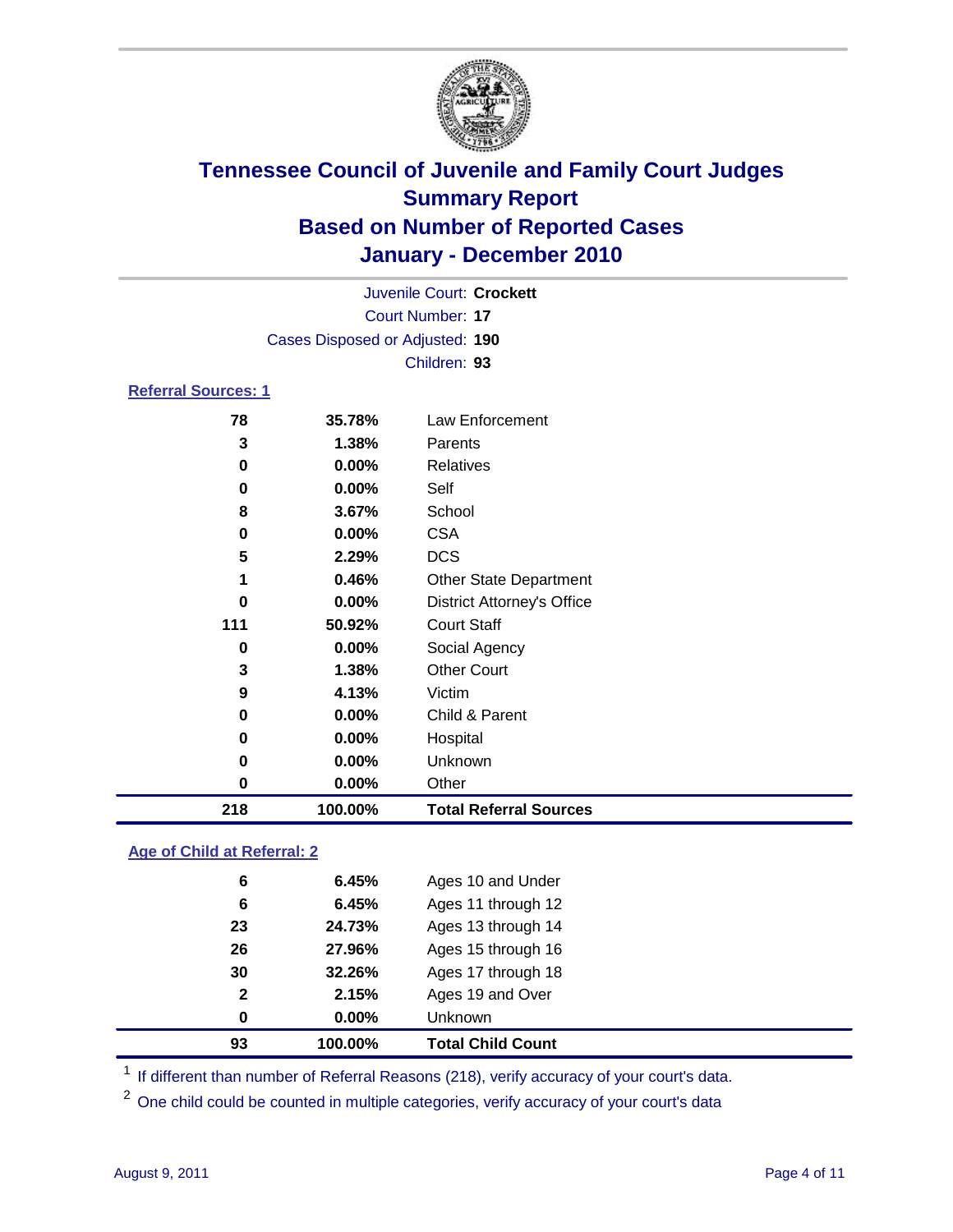

|                                         | Juvenile Court: Crockett        |                          |  |  |
|-----------------------------------------|---------------------------------|--------------------------|--|--|
| Court Number: 17                        |                                 |                          |  |  |
|                                         | Cases Disposed or Adjusted: 190 |                          |  |  |
|                                         | Children: 93                    |                          |  |  |
| Sex of Child: 1                         |                                 |                          |  |  |
| 73                                      | 78.49%                          | Male                     |  |  |
| 20                                      | 21.51%                          | Female                   |  |  |
| 0                                       | 0.00%                           | Unknown                  |  |  |
| 93                                      | 100.00%                         | <b>Total Child Count</b> |  |  |
| Race of Child: 1                        |                                 |                          |  |  |
| 61                                      | 65.59%                          | White                    |  |  |
| 21                                      | 22.58%                          | African American         |  |  |
| $\mathbf 0$                             | 0.00%                           | Native American          |  |  |
| $\bf{0}$                                | 0.00%                           | Asian                    |  |  |
| 11                                      | 11.83%                          | Mixed                    |  |  |
| $\pmb{0}$                               | 0.00%                           | Unknown                  |  |  |
| 93                                      | 100.00%                         | <b>Total Child Count</b> |  |  |
| <b>Hispanic Origin: 1</b>               |                                 |                          |  |  |
| 10                                      | 10.75%                          | Yes                      |  |  |
| 83                                      | 89.25%                          | <b>No</b>                |  |  |
| $\mathbf 0$                             | 0.00%                           | Unknown                  |  |  |
| 93                                      | 100.00%                         | <b>Total Child Count</b> |  |  |
| <b>School Enrollment of Children: 1</b> |                                 |                          |  |  |
| 82                                      | 88.17%                          | Yes                      |  |  |
| 9                                       | 9.68%                           | No                       |  |  |
| $\overline{\mathbf{2}}$                 | 2.15%                           | Unknown                  |  |  |
| 93                                      | 100.00%                         | <b>Total Child Count</b> |  |  |

One child could be counted in multiple categories, verify accuracy of your court's data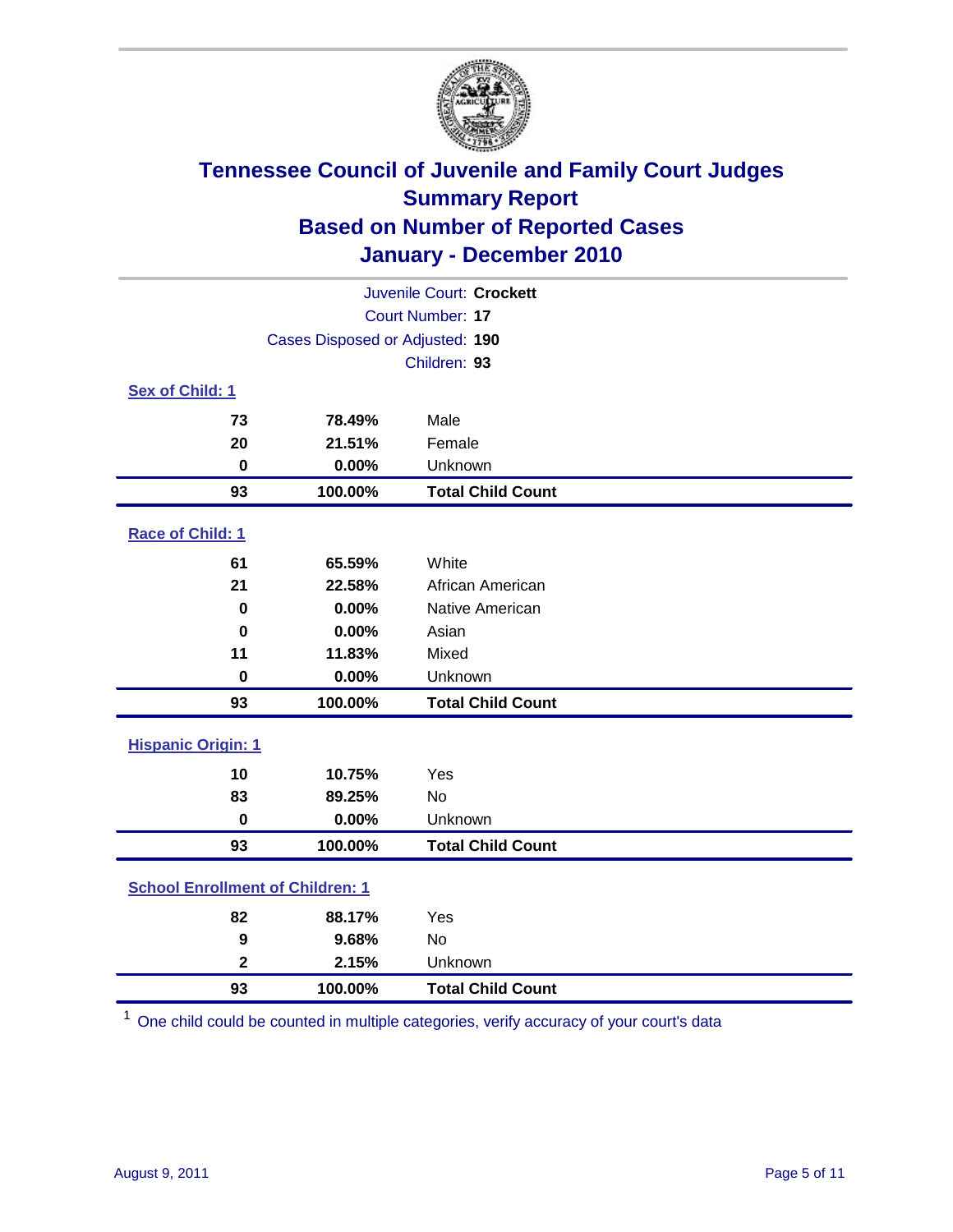

Court Number: **17** Juvenile Court: **Crockett** Cases Disposed or Adjusted: **190** Children: **93**

#### **Living Arrangement of Child at Time of Referral: 1**

| 93 | 100.00%  | <b>Total Child Count</b>     |
|----|----------|------------------------------|
| 1  | 1.08%    | Other                        |
| 2  | 2.15%    | <b>Unknown</b>               |
| 0  | $0.00\%$ | Independent                  |
| 0  | 0.00%    | In an Institution            |
| 0  | $0.00\%$ | In a Residential Center      |
| 0  | 0.00%    | In a Group Home              |
| 0  | 0.00%    | With Foster Family           |
| 1  | 1.08%    | With Adoptive Parents        |
| 11 | 11.83%   | <b>With Relatives</b>        |
| 14 | 15.05%   | With Father                  |
| 39 | 41.94%   | With Mother                  |
| 2  | 2.15%    | With Mother and Stepfather   |
| 0  | $0.00\%$ | With Father and Stepmother   |
| 23 | 24.73%   | With Both Biological Parents |
|    |          |                              |

#### **Type of Detention: 2**

| 190      | 100.00%  | <b>Total Detention Count</b> |  |
|----------|----------|------------------------------|--|
| $\bf{0}$ | 0.00%    | Other                        |  |
| 181      | 95.26%   | Does Not Apply               |  |
| 0        | 0.00%    | Unknown                      |  |
| 1        | 0.53%    | Psychiatric Hospital         |  |
| 0        | 0.00%    | Jail - No Separation         |  |
| 0        | $0.00\%$ | Jail - Partial Separation    |  |
| 0        | $0.00\%$ | Jail - Complete Separation   |  |
| 8        | 4.21%    | Juvenile Detention Facility  |  |
| 0        | $0.00\%$ | Non-Secure Placement         |  |
|          |          |                              |  |

<sup>1</sup> One child could be counted in multiple categories, verify accuracy of your court's data

<sup>2</sup> If different than number of Cases (190) verify accuracy of your court's data.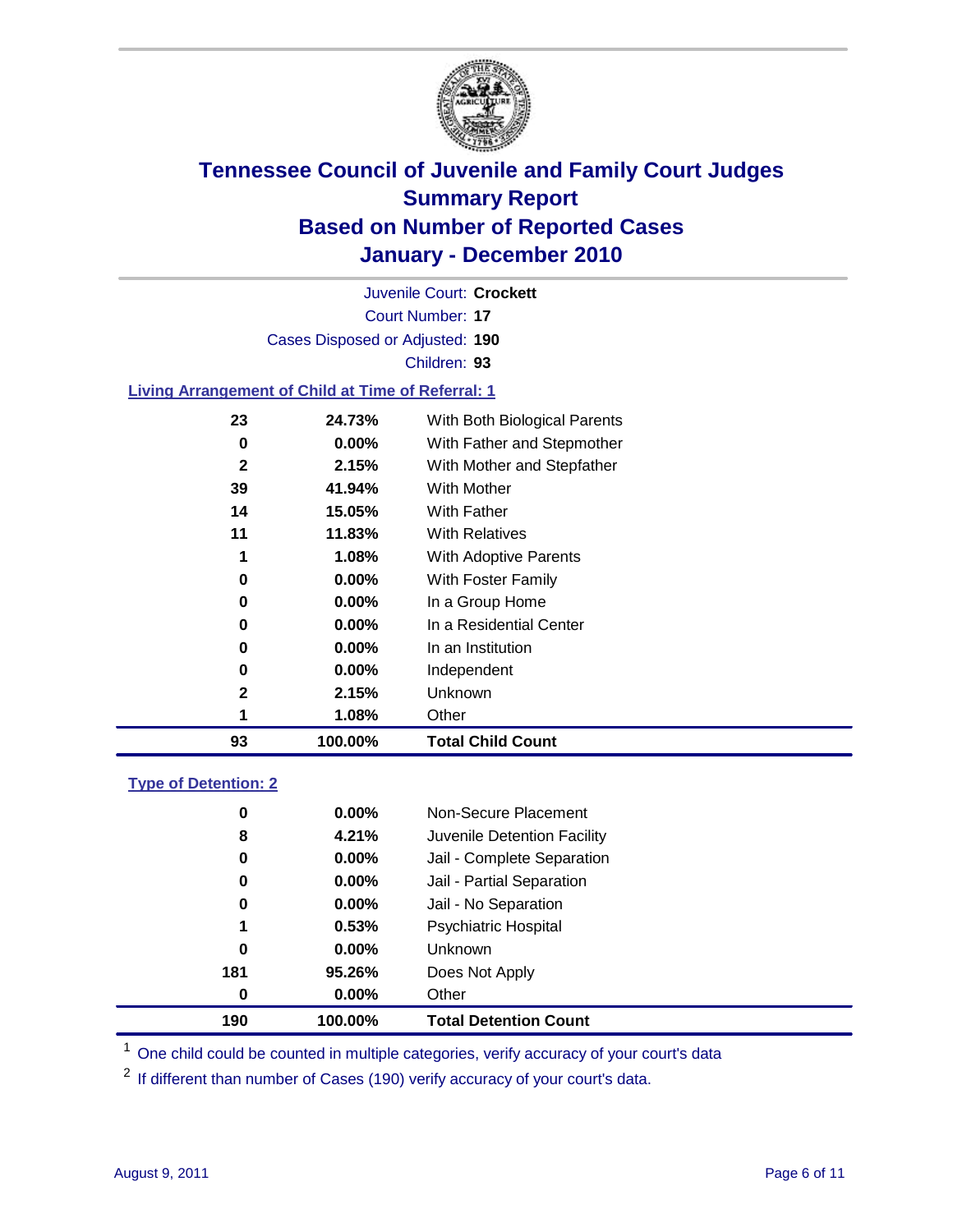

|                                                    | Juvenile Court: Crockett        |                                      |  |  |  |  |
|----------------------------------------------------|---------------------------------|--------------------------------------|--|--|--|--|
|                                                    | Court Number: 17                |                                      |  |  |  |  |
|                                                    | Cases Disposed or Adjusted: 190 |                                      |  |  |  |  |
|                                                    | Children: 93                    |                                      |  |  |  |  |
| <b>Placement After Secure Detention Hearing: 1</b> |                                 |                                      |  |  |  |  |
| 7                                                  | 3.68%                           | Returned to Prior Living Arrangement |  |  |  |  |
| $\bf{0}$                                           | 0.00%                           | Juvenile Detention Facility          |  |  |  |  |
| 0                                                  | 0.00%                           | Jail                                 |  |  |  |  |
| $\bf{0}$                                           | 0.00%                           | Shelter / Group Home                 |  |  |  |  |
| 2                                                  | 1.05%                           | <b>Foster Family Home</b>            |  |  |  |  |
| $\bf{0}$                                           | 0.00%                           | <b>Psychiatric Hospital</b>          |  |  |  |  |
| $\bf{0}$                                           | 0.00%                           | Unknown                              |  |  |  |  |
| 181                                                | 95.26%                          | Does Not Apply                       |  |  |  |  |
| 0                                                  | 0.00%                           | Other                                |  |  |  |  |
| 190                                                | 100.00%                         | <b>Total Placement Count</b>         |  |  |  |  |
| <b>Intake Actions: 2</b>                           |                                 |                                      |  |  |  |  |
|                                                    |                                 |                                      |  |  |  |  |
| 109                                                | 50.00%                          | <b>Petition Filed</b>                |  |  |  |  |
| 0                                                  | 0.00%                           | <b>Motion Filed</b>                  |  |  |  |  |
| $\bf{0}$                                           | 0.00%                           | <b>Citation Processed</b>            |  |  |  |  |
| $\bf{0}$                                           | 0.00%                           | Notification of Paternity Processed  |  |  |  |  |
| 109                                                | 50.00%                          | Scheduling of Judicial Review        |  |  |  |  |
| $\bf{0}$                                           | 0.00%                           | Scheduling of Administrative Review  |  |  |  |  |
| 0                                                  | 0.00%                           | Scheduling of Foster Care Review     |  |  |  |  |
| $\bf{0}$                                           | 0.00%                           | Unknown                              |  |  |  |  |
| 0                                                  | 0.00%                           | Does Not Apply                       |  |  |  |  |
| $\pmb{0}$                                          | 0.00%                           | Other                                |  |  |  |  |
| 218                                                | 100.00%                         | <b>Total Intake Count</b>            |  |  |  |  |

<sup>1</sup> If different than number of Cases (190) verify accuracy of your court's data.

<sup>2</sup> If different than number of Referral Reasons (218), verify accuracy of your court's data.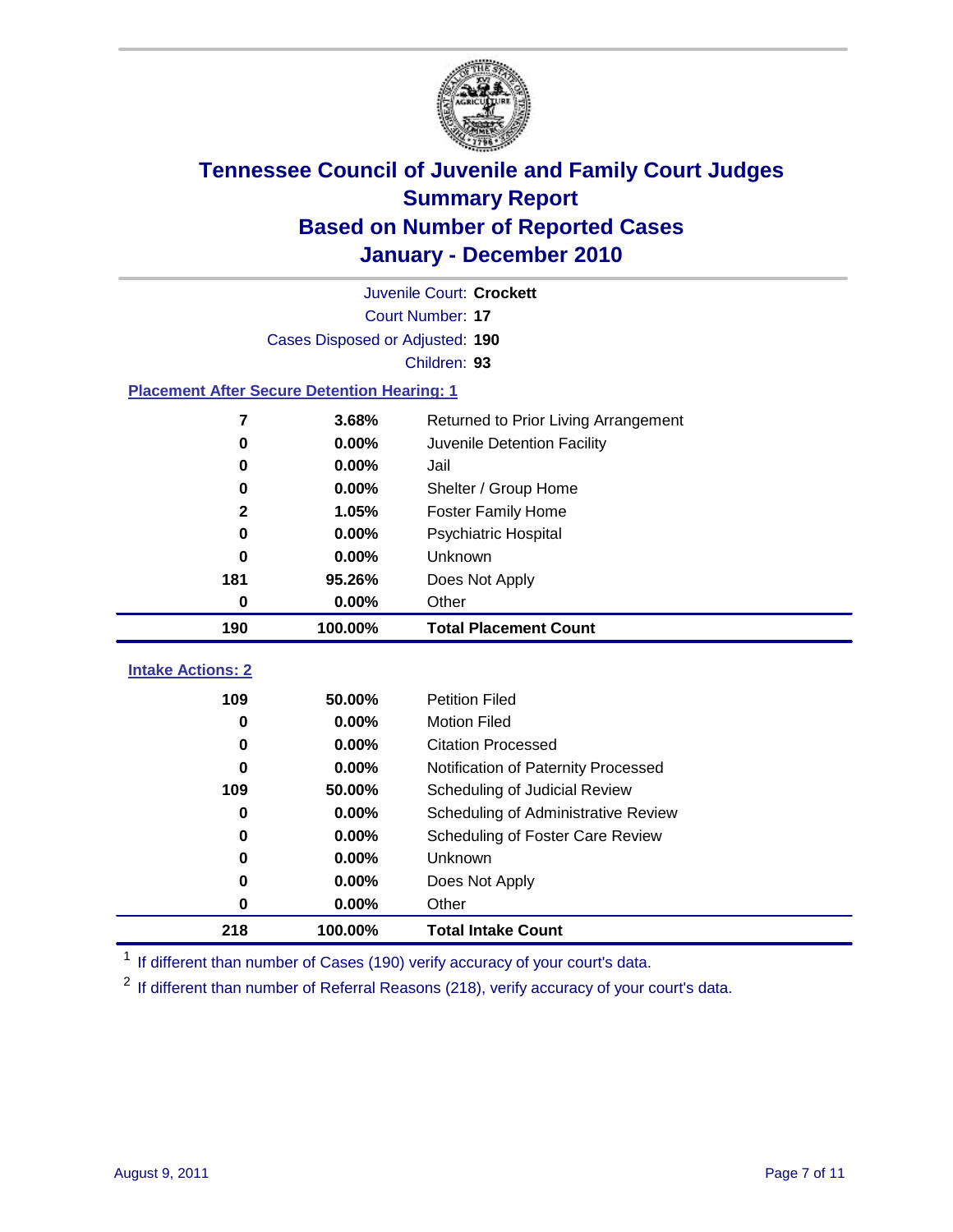

Court Number: **17** Juvenile Court: **Crockett** Cases Disposed or Adjusted: **190** Children: **93**

#### **Last Grade Completed by Child: 1**

| $\mathbf 0$  | 0.00%   | Too Young for School         |
|--------------|---------|------------------------------|
| $\mathbf 0$  | 0.00%   | Preschool                    |
| $\mathbf{2}$ | 2.15%   | Kindergarten                 |
| 0            | 0.00%   | 1st Grade                    |
| 1            | 1.08%   | 2nd Grade                    |
| $\mathbf{2}$ | 2.15%   | 3rd Grade                    |
| 1            | 1.08%   | 4th Grade                    |
| 1            | 1.08%   | 5th Grade                    |
| 8            | 8.60%   | 6th Grade                    |
| 11           | 11.83%  | 7th Grade                    |
| 12           | 12.90%  | 8th Grade                    |
| 16           | 17.20%  | 9th Grade                    |
| 14           | 15.05%  | 10th Grade                   |
| 10           | 10.75%  | 11th Grade                   |
| 10           | 10.75%  | 12th Grade                   |
| 0            | 0.00%   | Non-Graded Special Ed        |
| 1            | 1.08%   | <b>GED</b>                   |
| $\mathbf 0$  | 0.00%   | Graduated                    |
| $\mathbf 0$  | 0.00%   | <b>Never Attended School</b> |
| 4            | 4.30%   | Unknown                      |
| 0            | 0.00%   | Other                        |
| 93           | 100.00% | <b>Total Child Count</b>     |
|              |         |                              |

### **Enrolled in Special Education: 1**

| 9  | 9.68%  | Unknown |  |
|----|--------|---------|--|
| 75 | 80.65% | No      |  |
| 9  | 9.68%  | Yes     |  |
|    |        |         |  |

One child could be counted in multiple categories, verify accuracy of your court's data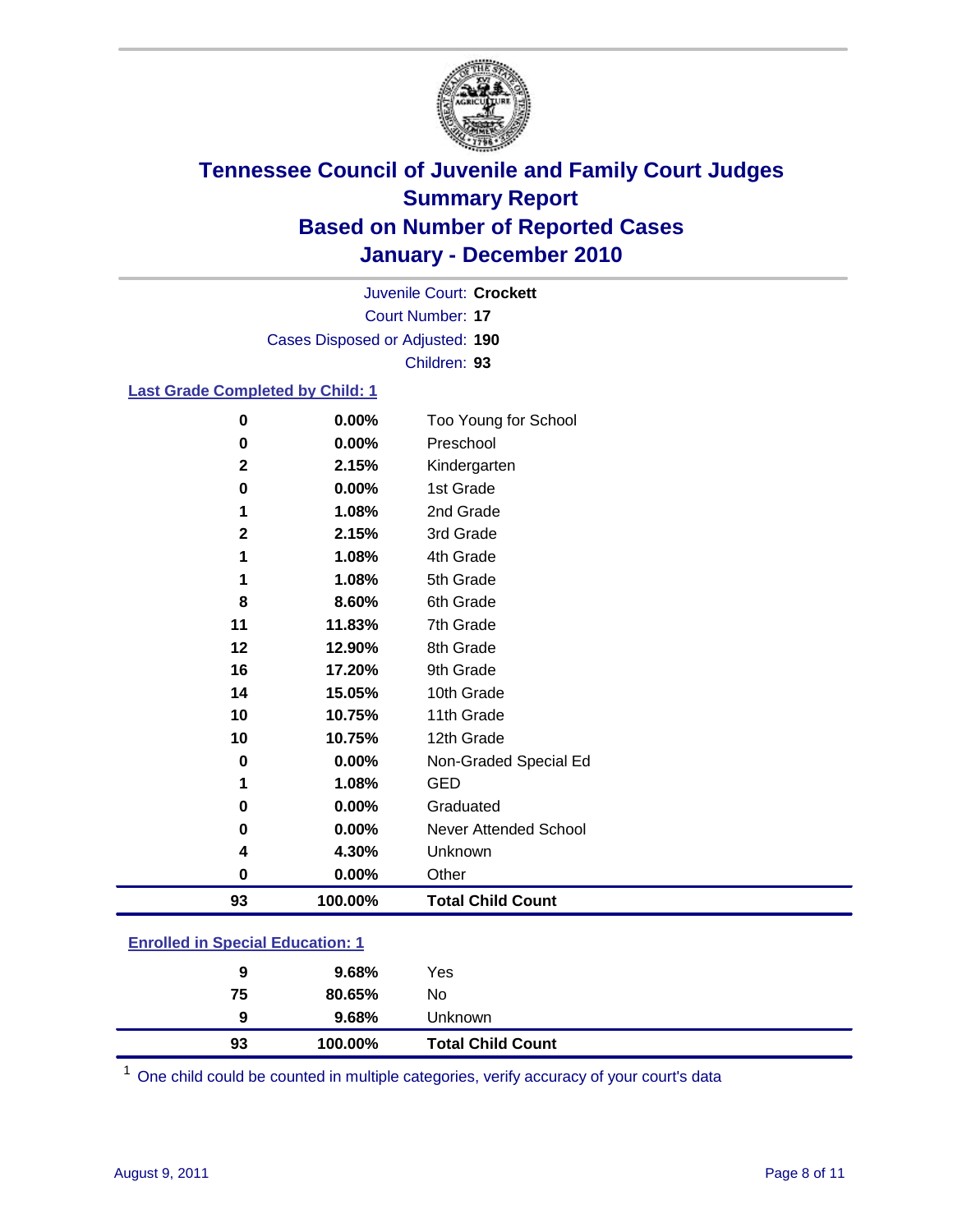

|                              |                                 | Juvenile Court: Crockett  |  |  |
|------------------------------|---------------------------------|---------------------------|--|--|
|                              | Court Number: 17                |                           |  |  |
|                              | Cases Disposed or Adjusted: 190 |                           |  |  |
|                              |                                 | Children: 93              |  |  |
| <b>Action Executed By: 1</b> |                                 |                           |  |  |
| 218                          | 100.00%                         | Judge                     |  |  |
| 0                            | 0.00%                           | Magistrate                |  |  |
| 0                            | 0.00%                           | <b>YSO</b>                |  |  |
| 0                            | $0.00\%$                        | Other                     |  |  |
| 0                            | 0.00%                           | Unknown                   |  |  |
| 218                          | 100.00%                         | <b>Total Action Count</b> |  |  |

### **Formal / Informal Actions: 1**

| 31           | 14.22%   | Dismissed                                        |
|--------------|----------|--------------------------------------------------|
| 3            | 1.38%    | Retired / Nolle Prosequi                         |
| 31           | 14.22%   | <b>Complaint Substantiated Delinquent</b>        |
| 7            | 3.21%    | <b>Complaint Substantiated Status Offender</b>   |
| 0            | 0.00%    | <b>Complaint Substantiated Dependent/Neglect</b> |
| 0            | 0.00%    | <b>Complaint Substantiated Abused</b>            |
| 0            | $0.00\%$ | <b>Complaint Substantiated Mentally III</b>      |
| 0            | $0.00\%$ | Informal Adjustment                              |
| 19           | 8.72%    | <b>Pretrial Diversion</b>                        |
| 0            | 0.00%    | <b>Transfer to Adult Court Hearing</b>           |
| 0            | $0.00\%$ | Charges Cleared by Transfer to Adult Court       |
| $\mathbf{2}$ | 0.92%    | Special Proceeding                               |
| 14           | 6.42%    | <b>Review Concluded</b>                          |
| 105          | 48.17%   | Case Held Open                                   |
| 6            | 2.75%    | Other                                            |
| 0            | $0.00\%$ | Unknown                                          |
| 218          | 100.00%  | <b>Total Action Count</b>                        |

<sup>1</sup> If different than number of Referral Reasons (218), verify accuracy of your court's data.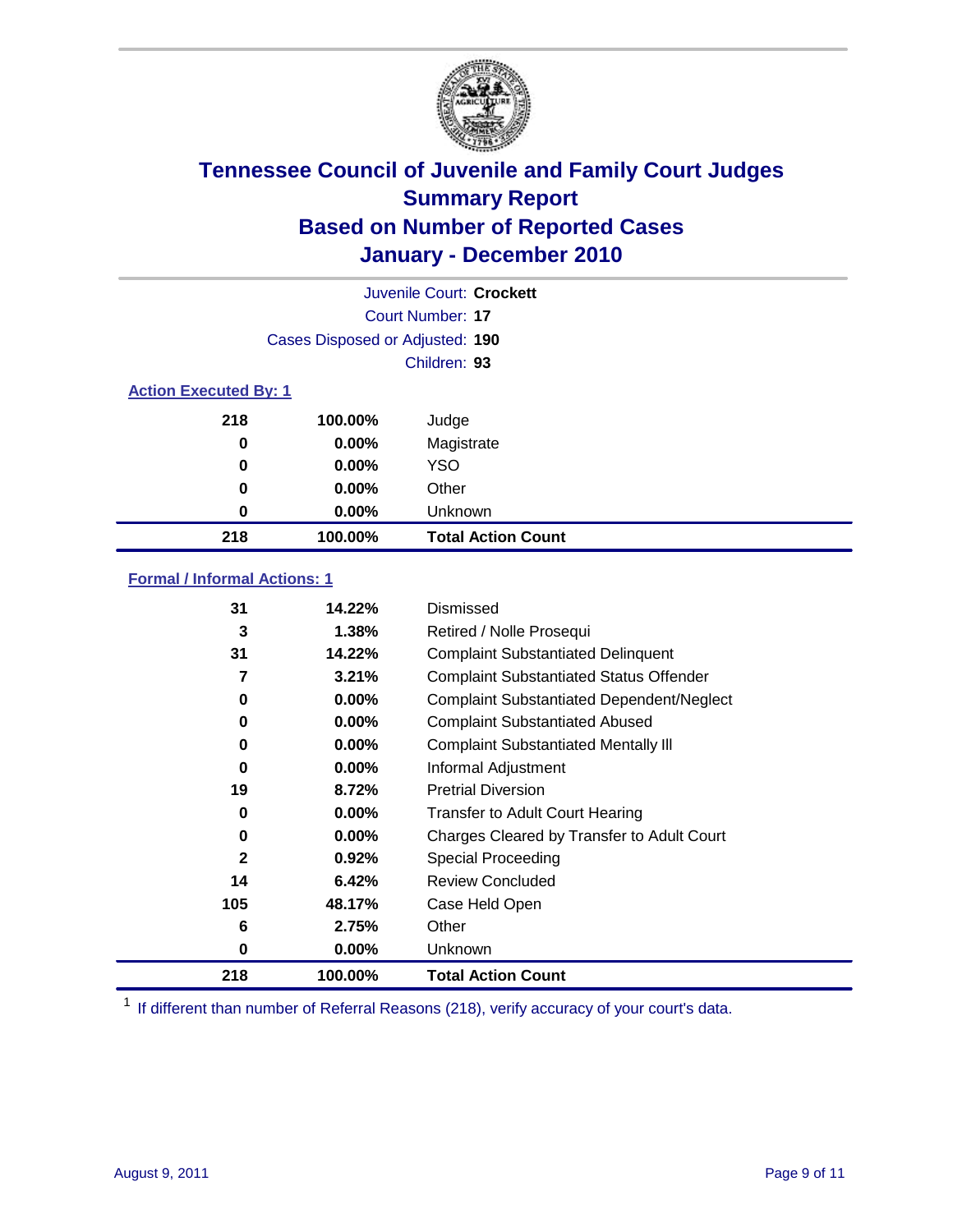

|                       |                                                       | Juvenile Court: Crockett                             |
|-----------------------|-------------------------------------------------------|------------------------------------------------------|
|                       |                                                       | <b>Court Number: 17</b>                              |
|                       | Cases Disposed or Adjusted: 190                       |                                                      |
|                       |                                                       | Children: 93                                         |
| <b>Case Outcomes:</b> | There can be multiple outcomes for one child or case. |                                                      |
| 25                    | 6.27%                                                 | <b>Case Dismissed</b>                                |
| 3                     | 0.75%                                                 | Case Retired or Nolle Prosequi                       |
| 0                     | 0.00%                                                 | Warned / Counseled                                   |
| 91                    | 22.81%                                                | <b>Held Open For Review</b>                          |
| 35                    | 8.77%                                                 | Supervision / Probation to Juvenile Court            |
| 0                     | 0.00%                                                 | <b>Probation to Parents</b>                          |
| 38                    | 9.52%                                                 | Referral to Another Entity for Supervision / Service |
| 13                    | 3.26%                                                 | Referred for Mental Health Counseling                |
| 1                     | 0.25%                                                 | Referred for Alcohol and Drug Counseling             |
| 0                     | 0.00%                                                 | <b>Referred to Alternative School</b>                |
| 0                     | 0.00%                                                 | Referred to Private Child Agency                     |
| 2                     | 0.50%                                                 | Referred to Defensive Driving School                 |
| 1                     | 0.25%                                                 | Referred to Alcohol Safety School                    |
| 1                     | 0.25%                                                 | Referred to Juvenile Court Education-Based Program   |
| 0                     | 0.00%                                                 | Driver's License Held Informally                     |
| 0                     | 0.00%                                                 | <b>Voluntary Placement with DMHMR</b>                |
| 0                     | 0.00%                                                 | <b>Private Mental Health Placement</b>               |
| 0                     | 0.00%                                                 | <b>Private MR Placement</b>                          |
| 0                     | 0.00%                                                 | Placement with City/County Agency/Facility           |
| 2                     | 0.50%                                                 | Placement with Relative / Other Individual           |
| 7                     | 1.75%                                                 | Fine                                                 |
| 8                     | 2.01%                                                 | <b>Public Service</b>                                |
| 14                    | 3.51%                                                 | Restitution                                          |
| 0                     | 0.00%                                                 | <b>Runaway Returned</b>                              |
| 39                    | 9.77%                                                 | No Contact Order                                     |
| 1                     | 0.25%                                                 | Injunction Other than No Contact Order               |
| 12                    | 3.01%                                                 | <b>House Arrest</b>                                  |
| 2                     | 0.50%                                                 | <b>Court Defined Curfew</b>                          |
| 0                     | 0.00%                                                 | Dismissed from Informal Adjustment                   |
| 2                     | 0.50%                                                 | <b>Dismissed from Pretrial Diversion</b>             |
| 12                    | 3.01%                                                 | Released from Probation                              |
| 0                     | 0.00%                                                 | <b>Transferred to Adult Court</b>                    |
| 0                     | $0.00\%$                                              | <b>DMHMR Involuntary Commitment</b>                  |